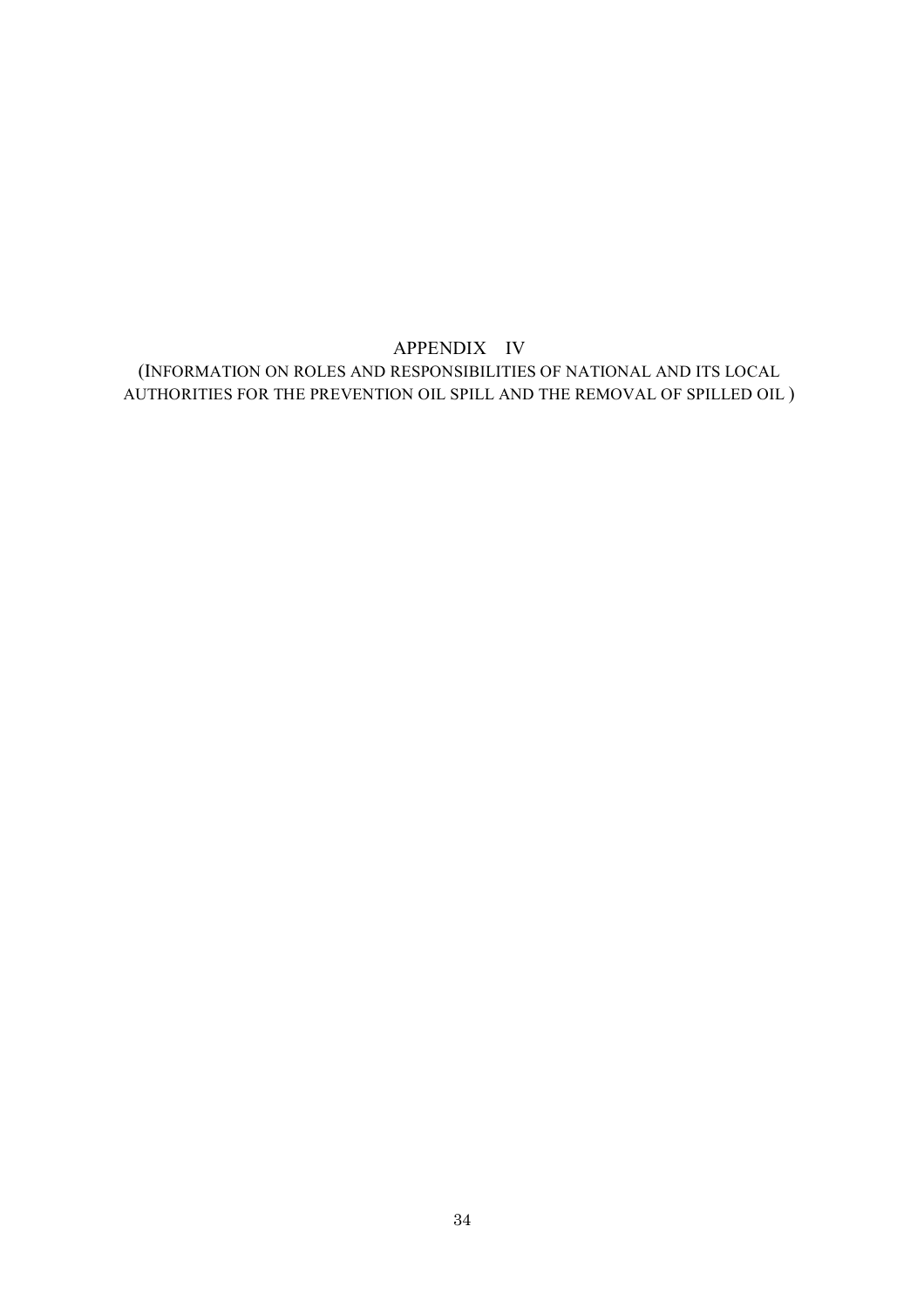#### 付録 Ⅳ 国及び地方当局の防除の役割及び責任に関する情報

(外航船用)

国 名 : 日 本

船舶から油の排出が生じた際の船長、船舶所有者及び国等の役割及び責任については、海 洋汚染等及び海上災害の防止に関する法律(以下「法」という。)に概ね次のように定めら れている。

(船長に関するもの)

1 船舶から大量の油又は有害液体物質の排出があったときは、当該船舶の船長又は排出の 原因となる行為をした者が乗り込む船舶の船長は、排出された油又は有害液体物質の広が り及び引き続く油又は有害液体物質の排出の防止並びに排出された油又は有害液体物質 の除去(以下「排出油等の防除」という。)のための応急措置を講じなければならない。 (法第39条第1項、罰則第55条第1項)

(船舶所有者及び国等に関するもの)

- 2 船舶から大量の油又は有害液体物質の排出があったときは、当該船舶の船舶所有者又は 排出の原因となる行為をした者の使用者は、直ちに排出油等の防除のための必要な措置を 講じなければならない。(法第39条第2項)
- 3 海上保安庁長官は、2に掲げる者が講ずべき措置を講じていないと認められるときは、こ れらの者に対し、排出油等の防除のために講ずべき措置を講ずべきことを命ずることがで きる。(法第39条第3項、罰則第55条第1項)
- 4 海上保安庁長官は、緊急に排出油等の防除のための措置を講ずる必要がある場合におい て、3による措置を講ずべき者がその措置を講じていないと認めるとき、又は3による措置 を講ずべきことを命ずるいとまがないと認めるときは、海上災害防止センターに対し、必 要と認めるものを講ずべきことを指示することができる。この場合、措置に要した費用は、 排出された油又は有害液体物質が積載されていた船舶の船舶所有者に負担させることが できる。(法第42条の15第1項、第42条の16第1項)

(船長、船舶所有者及び国等に関するもの)

- 5 海上保安庁長官は、船舶の衝突、乗揚げ、機関の故障その他の海難が発生した場合にお いて、当該船舶からの大量の油又は有害液体物質の排出のおそれがあり、緊急にこれを防 止する必要があると認めるときは、当該船舶の船長又は船舶所有者に対し、排出のおそれ がある油又は有害液体物質の抜取りその他当該大量の油又は有害液体物質の排出の防止 のため必要な措置を講ずべきことを命ずることができる。(法第39条第5項、罰則第55条第 1項)
- 6 海上保安庁長官は、1、2、3又は5により措置を講ずべき者がその措置を講ぜず、又はこ れらの者が講ずる措置のみによっては海洋の汚染を防止することが困難と認める場合に おいて、排出された油、有害液体物質、廃棄物その他の物の除去、排出のおそれがある油 若しくは有害液体物質の抜取り又は沈没し、若しくは乗り揚げた船舶の撤去その他の海洋 の汚染を防止するため必要な措置を講じたときは、当該措置に要した費用について、当該 排出された油、有害液体物質、廃棄物その他の物若しくは排出のおそれがある油若しくは 有害液体物質が積載されていた船舶の船舶所有者、又は沈没し若しくは乗り揚げた船舶の 所有者に負担させることができる。(法第41条第1項)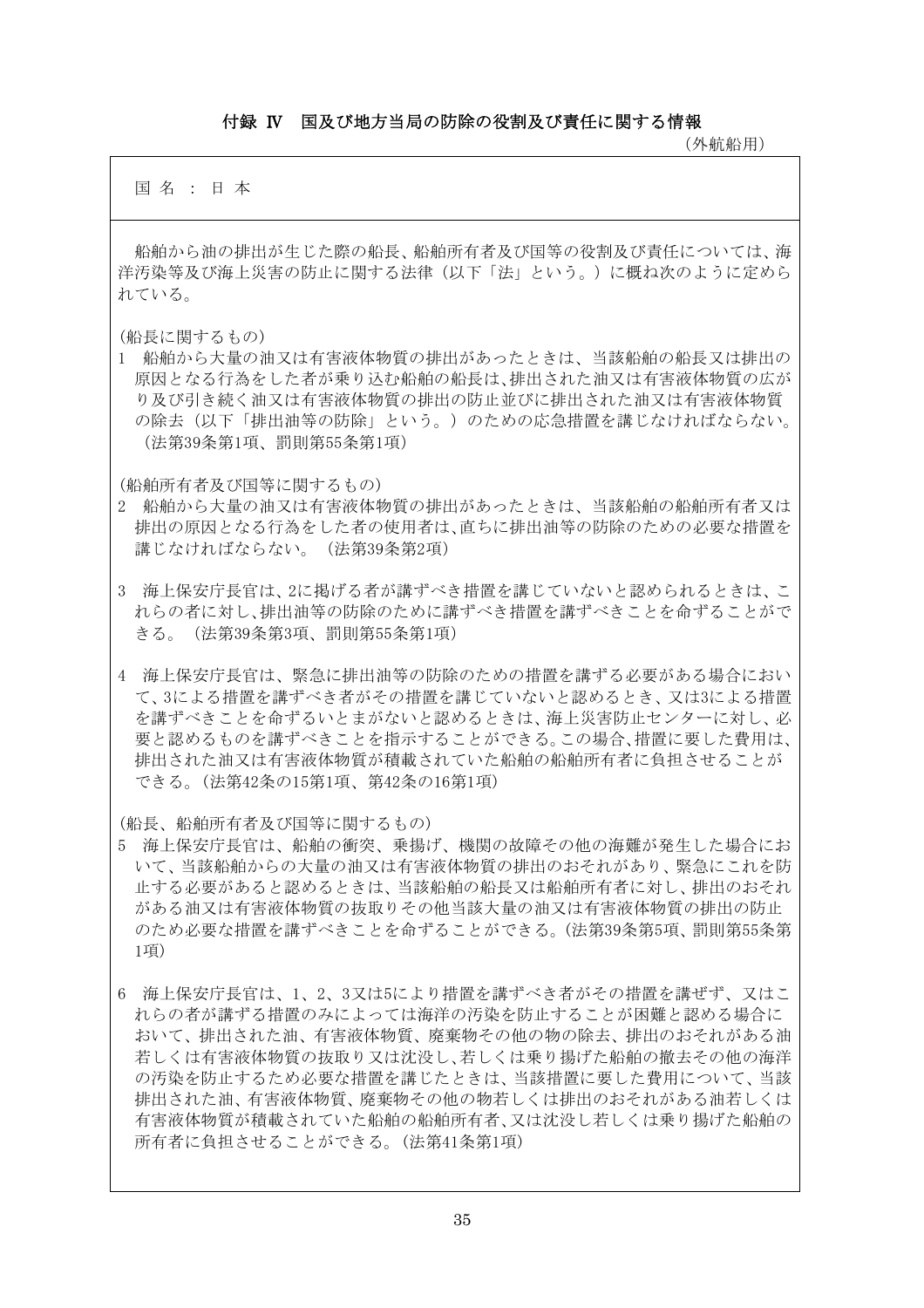## **APPENDIX IV**

# **INFORMATION ON ROLES AND RESPONSIBILITIES OF NATIONAL AND ITS LOCAL AUTHORITIES FOR THE PREVENTION OF OIL SPILL AND THE REMOVAL OF SPILLED OIL**

### Nation: Japan

The roles and responsibilities of masters, ship owners, national and its local authorities, in a case that spill or discharge of oil or noxious liquid substances from a ship takes place, are specified by the Law Relating to the Prevention of Marine Pollution and Maritime Disaster, the outlines of which are mentioned as below.

#### **(For masters)**

1 When a discharge of a large quantity of oil or noxious liquid substances has taken place, the master of the ship or the master of the other ship on which the person who committed an act which resulted in the discharge is on board shall immediately take emergency measures for the prevention of the dispersion of, for the subsequent discharge of, and for the removal of the discharged oil or the noxious liquid substances. (herein after called as "the prevention and removal of discharged oil and similar")

#### (**Article 39-1, Penal Code: Article 55-1**)

#### **(For ship owners and national authorities)**

- 2 When a discharge of a large quantity of oil or noxious liquid substances has taken place, the owner of the ship or the employer of the person who committed an act which resulted in the discharge shall immediately take necessary measures for "the prevention and removal of discharged oil and similar". (**Article 39-1-2**)
- 3 The commandant of the Japan Coast Guard may, when he deems that the person specified in the paragraph 2 above has not taken the necessary measures, order such person to take the necessary measures for "the prevention and removal of discharged oil and similar". (**Article 39-1-3, Penal Code: Article 55-1**)
- 4 The commandant of the Japan Coast Guard may, in a case where it is requited urgently to take measures for "the prevention and removal of discharged oil and similar"and where it is recognized that the person bound to take the measures in accordance with the paragraph 3 above has failed to take the measures, or that there is no time to order the person to take measures in accordance with the paragraph 3 above, direct the Maritime Disaster Prevention Center to take measures which are considered to be necessary. In this case the Center can charge the owner of the ship which carried the discharged oil or noxious liquid substances the expenses for the measures taken by the Center. **(Article 42-15-1, Article 42-16-1)**

#### **(For masters, ship owners and national authorities)**

- 5 The commandant of the Japan Coast Guard may, in a case where a marine casualty such as collision, stranding, engine trouble has taken place and where he considers that there is a fear of a large quantity of discharge of oil or noxious liquid substances and that the measures to prevent the discharge of those must be taken immediately, order the master or the owner of the ship to take the necessary measures for the prevention of discharge of such large quantity of oil or noxious liquid substance including the removal of those from the ship. **(Article 39-1-5, Penal Code: Article 55-1)**
- 6 The commandant of the Japan Coast Guard may, when he has taken measures to remove discharged oil, noxious liquid substances, wastes and similar, to remove from the ship oil or noxious liquid substances which gives a fear of discharge, or to remove the sunk or stranded ship and other necessary measures to prevent marine pollution, in a case where he considered that the persons who are required to take measures under the paragraphs 1, 2, 3 and 5 above do not take such measures or that it is difficult to prevent the marine pollution only by the measures taken by the persons above, charge the owner of the ship which carried the discharged oil, noxious liquid substances, wastes or similar, of the ship which carried oil or noxious liquid substances which is feared to give a discharge from the ship or of the ship sunk or stranded the expenses for the measures taken. **(Article 41-1)**